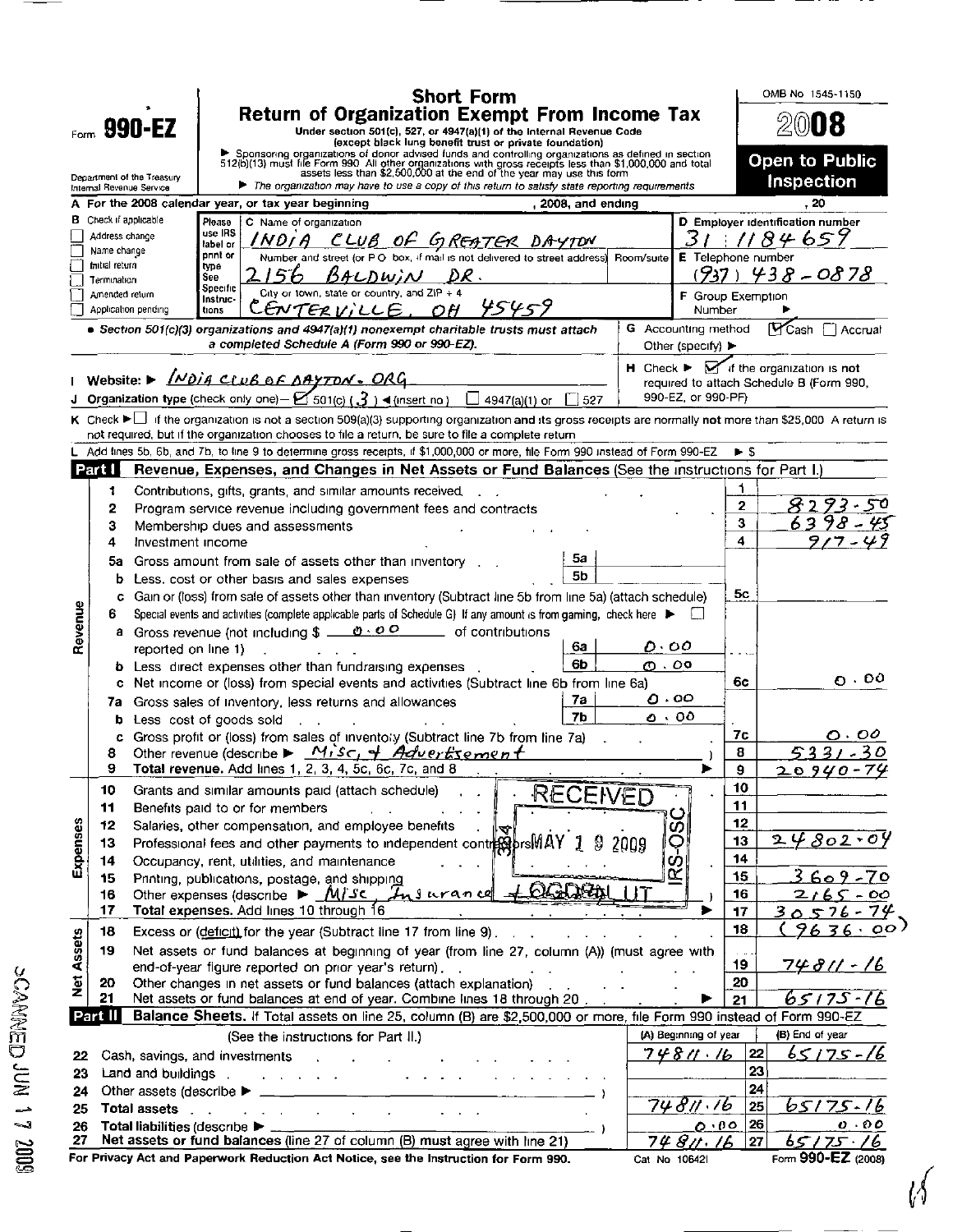| Form 990-EZ (2008)                                                                                                                                                                                                                                                                        |                                                      |                                   |                                                  |            | Page 2                     |  |  |
|-------------------------------------------------------------------------------------------------------------------------------------------------------------------------------------------------------------------------------------------------------------------------------------------|------------------------------------------------------|-----------------------------------|--------------------------------------------------|------------|----------------------------|--|--|
| Statement of Program Service Accomplishments (See the instructions for Part III.)<br>  Part III                                                                                                                                                                                           |                                                      |                                   |                                                  |            | <b>Expenses</b>            |  |  |
| (Required for $501(c)(3)$<br>What is the organization's primary exempt purpose? Cert Fural Diversity, Charitable Societ<br>and (4) organizations                                                                                                                                          |                                                      |                                   |                                                  |            |                            |  |  |
| Describe what was achieved in carrying out the organization's exempt purposes. In a clear and concise manner,<br>and 4947(a)(1) trusts.<br>optional for others)<br>describe the services provided, the number of persons benefited, or other relevant information for each program title. |                                                      |                                   |                                                  |            |                            |  |  |
| 28 Part apated in Dayton International Festival (DIFi), May 2008                                                                                                                                                                                                                          |                                                      |                                   |                                                  |            |                            |  |  |
| Prombted India's rentage, cultural values etc to more tran                                                                                                                                                                                                                                |                                                      |                                   |                                                  |            |                            |  |  |
| $11000$ Daysonians during the 3 day event.                                                                                                                                                                                                                                                |                                                      |                                   |                                                  |            | 3200 - 51                  |  |  |
| (Grants \$                                                                                                                                                                                                                                                                                |                                                      |                                   |                                                  | <b>28a</b> |                            |  |  |
| 29 India club organized "Festival of Lights" (Diwari) Program<br>A mega cultural / Social events attended by around 1000.                                                                                                                                                                 |                                                      |                                   |                                                  |            |                            |  |  |
| People in Nov 2000.                                                                                                                                                                                                                                                                       |                                                      |                                   |                                                  |            |                            |  |  |
|                                                                                                                                                                                                                                                                                           |                                                      |                                   | $\perp$                                          | 29a        | 9847-55                    |  |  |
| Grants \$ 1 If this amount includes foreign grants, check here <b>b</b><br>30 <i>helia club organityed</i> "Republic pay" poop. am aften clear ly                                                                                                                                         |                                                      |                                   |                                                  |            |                            |  |  |
| around 300 people in Mar 2008                                                                                                                                                                                                                                                             |                                                      |                                   |                                                  |            |                            |  |  |
|                                                                                                                                                                                                                                                                                           |                                                      |                                   |                                                  |            | $2636 - 23$                |  |  |
| (Grants \$<br>31 Other program services (attach schedule) Independence clay-picnic in Aug 2008                                                                                                                                                                                            | ) If this amount includes foreign grants, check here |                                   | $\pm$                                            | 30a        |                            |  |  |
| (Grants \$                                                                                                                                                                                                                                                                                | ) If this amount includes foreign grants, check here |                                   |                                                  | 31a        | $266/- 9/$                 |  |  |
| 32 Total program service expenses (add lines 28a through 31a)                                                                                                                                                                                                                             |                                                      |                                   |                                                  | 32         | 18346-20                   |  |  |
| Part IV List of Officers, Directors, Trustees, and Key Employees. List each one even if not compensated (See the instructions for Part IV)                                                                                                                                                |                                                      |                                   |                                                  |            |                            |  |  |
| (a) Name and address                                                                                                                                                                                                                                                                      | (b) Title and average<br>hours per week              | (c) Compensation<br>(if not paid, | (d) Contributions to<br>employee benefit plans & |            | (e) Expense<br>account and |  |  |
|                                                                                                                                                                                                                                                                                           | devoted to position                                  | enter -0-.)                       | deferred compensation                            |            | other allowances           |  |  |
| Dr. Rakesh Gupta                                                                                                                                                                                                                                                                          | President                                            |                                   |                                                  |            |                            |  |  |
| 2156 Baldwin Dr.                                                                                                                                                                                                                                                                          | 5 Hs/Wk                                              | O                                 | ٥                                                |            | Ο                          |  |  |
| centernille, OH 45458                                                                                                                                                                                                                                                                     |                                                      |                                   |                                                  |            |                            |  |  |
| Bhany Raghavan                                                                                                                                                                                                                                                                            | $B - 066$ ico                                        |                                   |                                                  |            |                            |  |  |
|                                                                                                                                                                                                                                                                                           | $521/3$ /WK                                          | Đ                                 | ٥                                                |            | Ο                          |  |  |
| 2606 Washington Mill Rd                                                                                                                                                                                                                                                                   |                                                      |                                   |                                                  |            |                            |  |  |
|                                                                                                                                                                                                                                                                                           |                                                      |                                   |                                                  |            |                            |  |  |
| Vinod Dain,                                                                                                                                                                                                                                                                               | <b>Treasurer</b>                                     |                                   |                                                  |            |                            |  |  |
| 1045 Hyde park Dr.<br>Centern $lle, OH. 45429$                                                                                                                                                                                                                                            | $6, 10k$ .                                           | Ο                                 | ◔                                                |            |                            |  |  |
|                                                                                                                                                                                                                                                                                           |                                                      |                                   |                                                  |            |                            |  |  |
| Pichy Ravikymar                                                                                                                                                                                                                                                                           | Desident-Hell                                        |                                   |                                                  |            |                            |  |  |
| 10/19 Sellatin et                                                                                                                                                                                                                                                                         | $4ms/\omega r$ .                                     | o                                 | ο                                                |            | O                          |  |  |
| Centern Ne, OH YOYSB                                                                                                                                                                                                                                                                      |                                                      |                                   |                                                  |            |                            |  |  |
|                                                                                                                                                                                                                                                                                           |                                                      |                                   |                                                  |            |                            |  |  |
|                                                                                                                                                                                                                                                                                           |                                                      |                                   |                                                  |            |                            |  |  |
|                                                                                                                                                                                                                                                                                           |                                                      |                                   |                                                  |            |                            |  |  |
|                                                                                                                                                                                                                                                                                           |                                                      |                                   |                                                  |            |                            |  |  |
|                                                                                                                                                                                                                                                                                           |                                                      |                                   |                                                  |            |                            |  |  |
|                                                                                                                                                                                                                                                                                           |                                                      |                                   |                                                  |            |                            |  |  |
|                                                                                                                                                                                                                                                                                           |                                                      |                                   |                                                  |            |                            |  |  |
|                                                                                                                                                                                                                                                                                           |                                                      |                                   |                                                  |            |                            |  |  |
|                                                                                                                                                                                                                                                                                           |                                                      |                                   |                                                  |            |                            |  |  |
|                                                                                                                                                                                                                                                                                           |                                                      |                                   |                                                  |            |                            |  |  |
|                                                                                                                                                                                                                                                                                           |                                                      |                                   |                                                  |            |                            |  |  |
|                                                                                                                                                                                                                                                                                           |                                                      |                                   |                                                  |            |                            |  |  |
|                                                                                                                                                                                                                                                                                           |                                                      |                                   |                                                  |            |                            |  |  |
|                                                                                                                                                                                                                                                                                           |                                                      |                                   |                                                  |            |                            |  |  |
|                                                                                                                                                                                                                                                                                           |                                                      |                                   |                                                  |            |                            |  |  |
|                                                                                                                                                                                                                                                                                           |                                                      |                                   |                                                  |            |                            |  |  |
|                                                                                                                                                                                                                                                                                           |                                                      |                                   |                                                  |            |                            |  |  |

╼

 $\sim$   $-$ 

 $\overline{\phantom{a}}$   $\overline{\phantom{a}}$ 

Form 990-EZ (2008)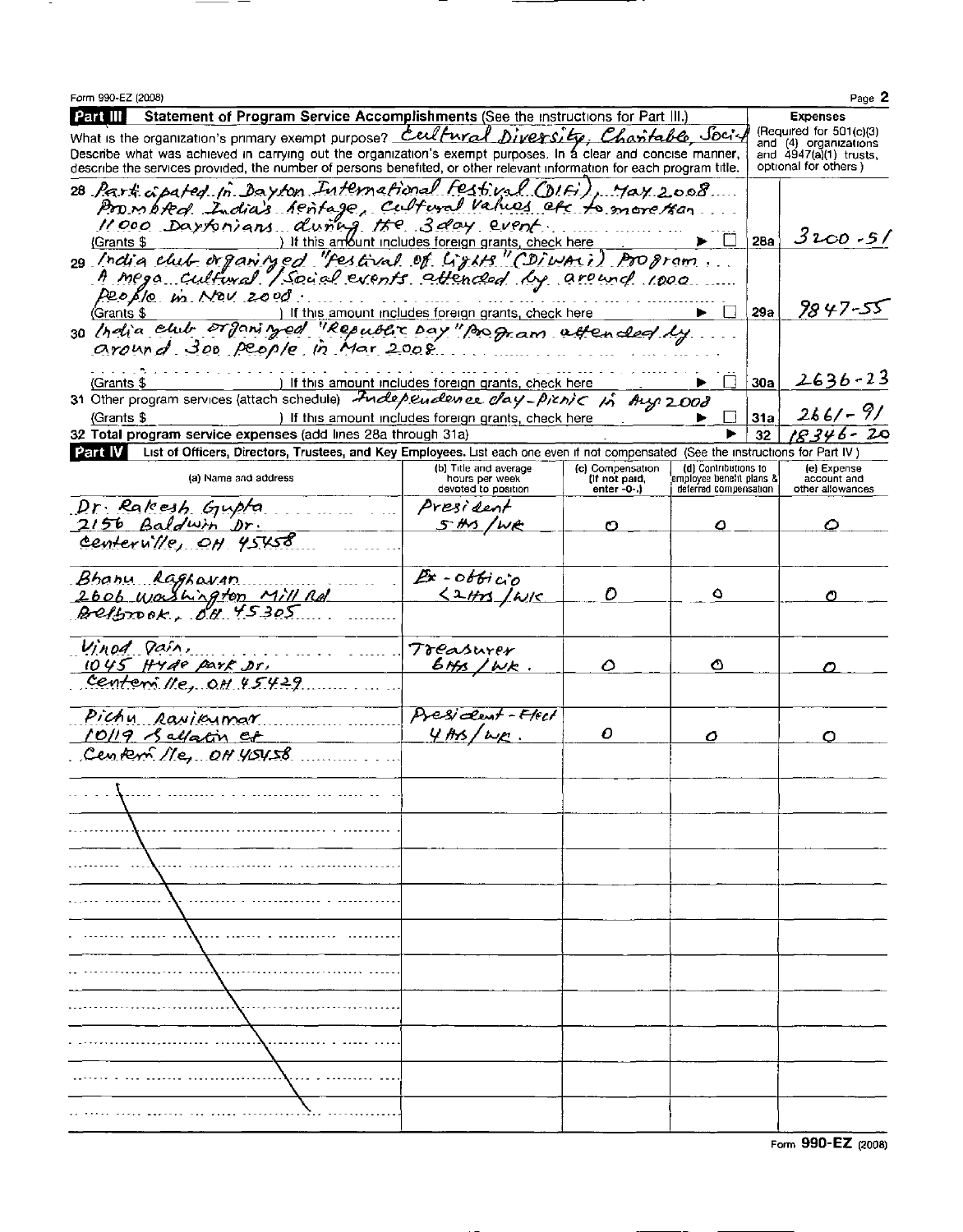|     | Form 990-EZ (2008)                                                                                                                                                                                                                                                                                                |                          |        | Page 3         |
|-----|-------------------------------------------------------------------------------------------------------------------------------------------------------------------------------------------------------------------------------------------------------------------------------------------------------------------|--------------------------|--------|----------------|
|     | Part V<br>Other Information (Note the statement requirements in the instructions for Part VI.)                                                                                                                                                                                                                    |                          |        |                |
|     |                                                                                                                                                                                                                                                                                                                   |                          | Yes No |                |
| 33  | Did the organization engage in any activity not previously reported to the IRS? If "Yes," attach a detailed<br>description of each activity<br><b>Contract Contract</b>                                                                                                                                           | 33                       |        | X              |
| 34  | Were any changes made to the organizing or governing documents but not reported to the IRS? If "Yes,"<br>attach a conformed copy of the changes                                                                                                                                                                   | 34                       |        | $\times$ .     |
| 35  | If the organization had income from business activities, such as those reported on lines 2, 6a, and 7a (among others), but<br>not reported on Form 990-T, attach a statement explaining your reason for not reporting the income on Form 990-T                                                                    |                          |        |                |
|     | a Did the organization have unrelated business gross income of \$1,000 or more or section 6033(e) notice, reporting,<br>and proxy tax requirements?                                                                                                                                                               | <b>35a</b>               |        | $\times$       |
|     | b If "Yes," has it filed a tax return on Form 990-T for this year?                                                                                                                                                                                                                                                | 35b                      |        |                |
| 36  | Was there a liquidation, dissolution, termination, or substantial contraction during the year? If "Yes,"<br>complete applicable parts of Schedule N                                                                                                                                                               | 36                       |        | X.             |
|     | 37a Enter amount of political expenditures, direct or indirect, as described in the instructions $\blacktriangleright$ $\frac{ 37a }{ 37a }$<br><b>b</b> Did the organization file Form 1120-POL for this year?<br>7 O                                                                                            | 37b                      | O      | OO.            |
| 38a | Did the organization borrow from, or make any loans to, any officer, director, trustee, or key employee or were<br>any such loans made in a prior year and still unpaid at the start of the period covered by this return?<br>38b<br>b If "Yes," complete Schedule L, Part II and enter the total amount involved | 38a                      |        | Х              |
| 39  | Section 501(c)(7) organizations Enter                                                                                                                                                                                                                                                                             |                          |        |                |
|     | 39а<br>a Initiation fees and capital contributions included on line 9                                                                                                                                                                                                                                             |                          |        |                |
|     | 39b<br><b>b</b> Gross receipts, included on line 9, for public use of club facilities                                                                                                                                                                                                                             |                          |        |                |
|     | 40a Section 501(c)(3) organizations. Enter amount of tax imposed on the organization during the year under.<br>ი ∘იი<br>section 4911 $\blacktriangleright$ $\emptyset$ '00                                                                                                                                        |                          |        |                |
|     | <b>b</b> Section 501(c)(3) and (4) organizations Did the organization engage in any section 4958 excess benefit transaction                                                                                                                                                                                       |                          |        |                |
|     | during the year or did it become aware of an excess benefit transaction from a prior year? If "Yes," complete Schedule<br>L. Part $\vdash$ .                                                                                                                                                                      | 40b                      |        | Х              |
|     | c Enter amount of tax imposed on organization managers or disqualified persons during<br>the year under sections 4912, 4955, and 4958                                                                                                                                                                             |                          |        |                |
|     | d Enter amount of tax on line 40c reimbursed by the organization                                                                                                                                                                                                                                                  |                          |        |                |
|     | e All organizations. At any time during the tax year, was the organization a party to a prohibited tax shelter<br>transaction? If "Yes," complete Form 8886-T.                                                                                                                                                    | 40e                      |        | $\pmb{\times}$ |
| 41  | List the states with which a copy of this return is filed. $\blacktriangleright$                                                                                                                                                                                                                                  |                          |        |                |
|     | 42a The books are in care of > Vinod Jain / Pichu Rawi Kumar Telephone no > (937) 435.9950<br>Located at > $1045$ Hyde Park Brive, centerille, 0H 45429<br>$ZIP + 4$                                                                                                                                              | $\mathbf{L}$ . The state |        |                |
|     | <b>b</b> At any time during the calendar year, did the organization have an interest in or a signature or other authority                                                                                                                                                                                         |                          |        |                |
|     | over a financial account in a foreign country (such as a bank account, securities account, or other financial                                                                                                                                                                                                     | 42b                      | Yes No |                |
|     | account)?                                                                                                                                                                                                                                                                                                         |                          |        |                |
|     | If "Yes," enter the name of the foreign country ▶<br>See the instructions for exceptions and filing requirements for Form TD F 90-22.1, Report of Foreign Bank<br>and Financial Accounts.                                                                                                                         |                          |        |                |
|     | c At any time during the calendar year, did the organization maintain an office outside of the U.S.?                                                                                                                                                                                                              | .<br>42c                 |        |                |
|     | If "Yes," enter the name of the foreign country $\blacktriangleright$                                                                                                                                                                                                                                             |                          |        |                |
| 43  | Section 4947(a)(1) nonexempt charitable trusts filing Form 990-EZ in lieu of Form 1041-Check here                                                                                                                                                                                                                 |                          |        | ▶□             |
|     | 43<br>and enter the amount of tax-exempt interest received or accrued during the tax year                                                                                                                                                                                                                         |                          |        |                |
|     |                                                                                                                                                                                                                                                                                                                   |                          | Yes No |                |
| 44  | Did the organization maintain any donor advised funds? If "Yes," Form 990 must be completed instead of<br>Form 990-EZ                                                                                                                                                                                             | 44                       |        |                |
| 45  | Is any related organization a controlled entity of the organization within the meaning of section 512(b)(13)? If<br>"Yes," Form 990 must be completed instead of Form 990-EZ                                                                                                                                      | 45                       |        |                |

--

Form 990-EZ (2008)

 $\cdot$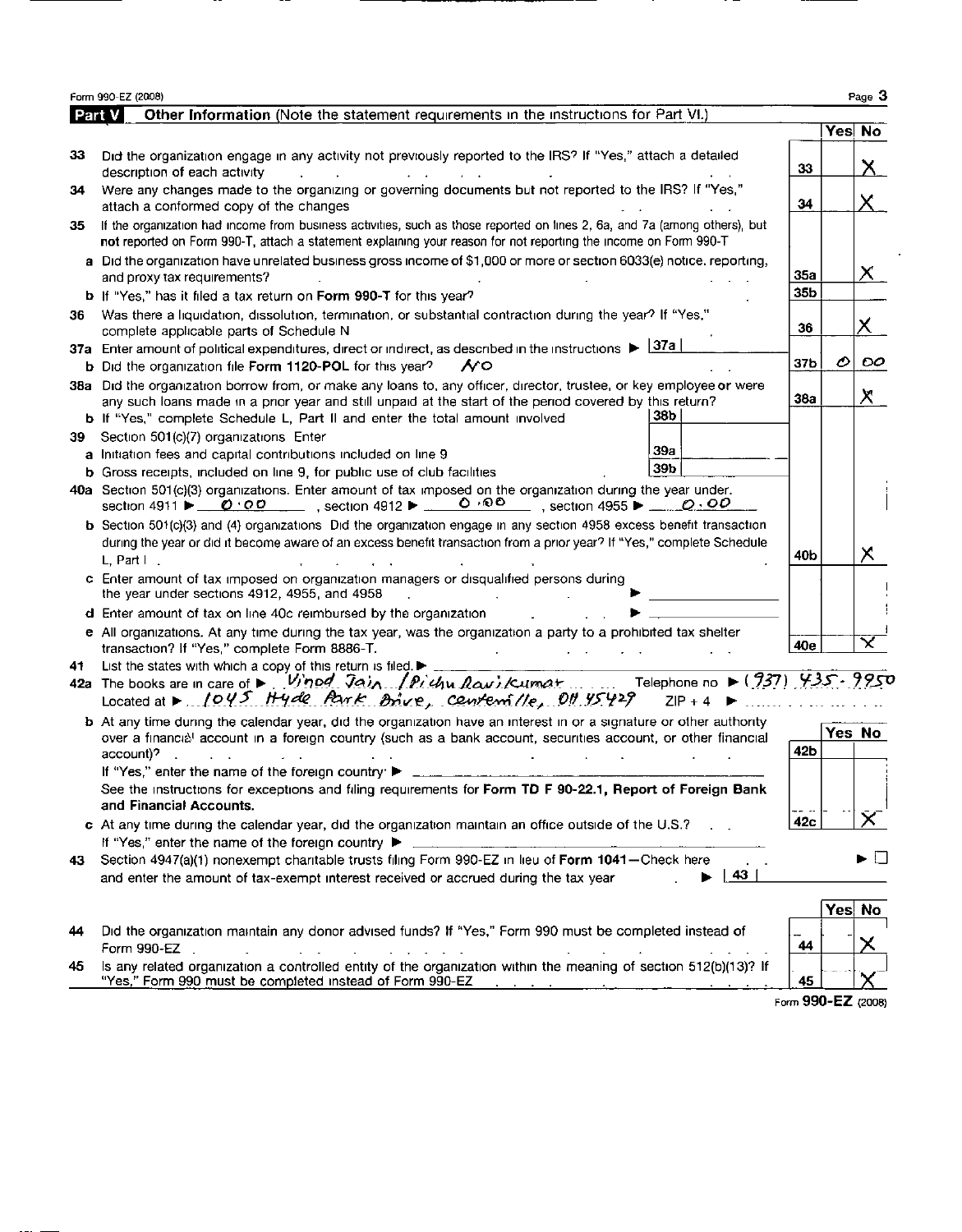Form 990-EZ ( 2008) Page 4

Section 501(c)(3) organizations only. All section 501(c)(3) organizations must answer questions 46-49 Part VI and complete the tables for lines 50 and 51.

- 46 Did the organization engage in direct or indirect political campaign activities on behalf of or in opposition to  $\frac{\text{Yes No}}{\text{Ans}}$ candidates for public office? If "Yes," complete Schedule C, Part <sup>I</sup> . . . . . 46
- 47 Did the organization engage in lobbying activities? If "Yes," complete Schedule C, Part II  $\frac{47}{48}$ <br>48 Is the organization operating a school as described in section 170(b)(1)(4)(ii)? If "Yes," complete Schedule E
- 48 Is the organization operating a school as described in section 170(b)(1)(A)(ii)? If "Yes," complete Schedule E . 48<br>49a Did the organization make any transfers to an exempt non-chantable related organization?
- 49a Did the organization make any transfers to an exempt non-chantable related organization?<br> **49b** If "Yes." was the related organization(s) a section 527 organization?
- b If "Yes," was the related organization(s) a section 527 organization?
- 50 Complete this table for the five highest compensated employees (other than officers, directors, trustees and key employees) who each received more than \$100,000 of compensation from the organization If there is none, enter "None."  $N_0n$ e

|    | (a) Name and address of each employee paid more<br>than \$100,000                                                                                                                          | (b) Title and average<br>hours per week<br>devoted to position | (c) Compensation    | (d) Contributions to<br>employee benefit plans &<br>deferred compensation | (e) Expense<br>account and<br>other allowances |
|----|--------------------------------------------------------------------------------------------------------------------------------------------------------------------------------------------|----------------------------------------------------------------|---------------------|---------------------------------------------------------------------------|------------------------------------------------|
|    |                                                                                                                                                                                            |                                                                |                     |                                                                           |                                                |
|    |                                                                                                                                                                                            |                                                                |                     |                                                                           |                                                |
|    |                                                                                                                                                                                            | None                                                           |                     |                                                                           |                                                |
|    |                                                                                                                                                                                            |                                                                |                     |                                                                           |                                                |
|    |                                                                                                                                                                                            |                                                                |                     |                                                                           |                                                |
|    | Total number of other employees paid over $$100,000$ $\blacktriangleright$                                                                                                                 |                                                                |                     |                                                                           |                                                |
| 51 | Complete this table for the five highest compensated independent contractors who each received more than \$100,000 of<br>compensation from the organization If there is none, enter "None" |                                                                | $N$ <sub>O</sub> NE |                                                                           |                                                |
|    | (a) Name and address of each independent contractor paid more than \$100,000                                                                                                               |                                                                |                     | (b) Type of service                                                       | (c) Compensation                               |
|    |                                                                                                                                                                                            |                                                                |                     |                                                                           |                                                |
|    |                                                                                                                                                                                            |                                                                |                     |                                                                           |                                                |
|    |                                                                                                                                                                                            | - Norre - <del>- - - - - - - -</del>                           |                     |                                                                           |                                                |

|              | Total number of other independent contractors each receiving over \$100,000                                                                                                                                                                  |  |
|--------------|----------------------------------------------------------------------------------------------------------------------------------------------------------------------------------------------------------------------------------------------|--|
| Sign<br>Here | Under penalties of perjury, I declare that I have examined this return, in and belief, it is true, correct, and complete Declaration of preparer (<br>Signature of officer<br>Dr. RAKESH GUPTA, 2156<br>் த,<br>Type or print name and title |  |

|                      | Type or print name and title                                           |
|----------------------|------------------------------------------------------------------------|
| Paid<br>Preparer's I | Preparer's<br>signature                                                |
| Use Only             | Firm's name (or yours ).<br>if self-employed),<br>oddrope and 710 L.A. |

May the IRS discuss this return with the preparer shown above? Se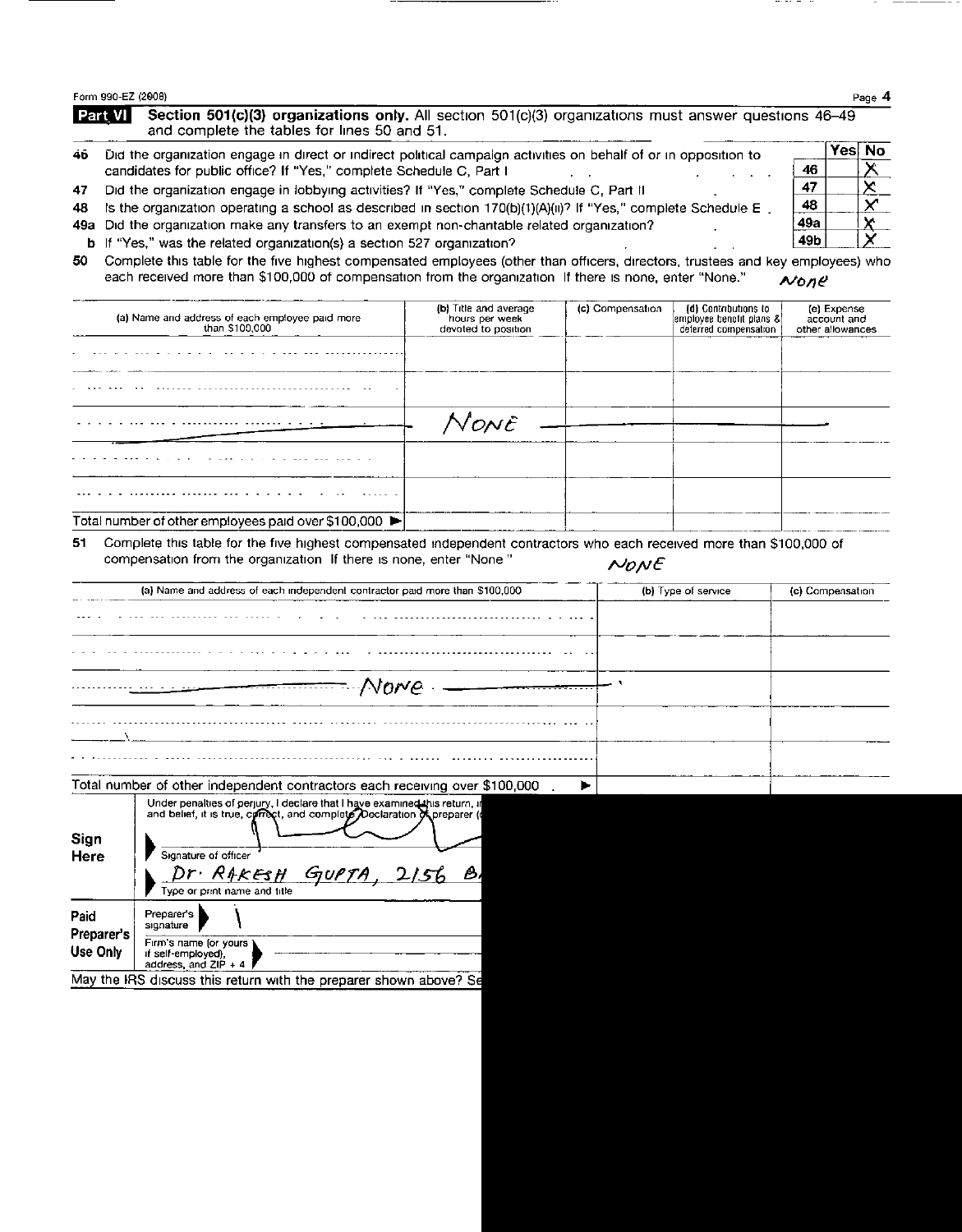SCHEDULE A

(Form 990 or 990-EZ)

## Public Charity Status and Public Support

To be completed by all section 501(c)(3) organizations and section 4947(a)(1) nonexempt charitable trusts.

| OMB No 1545-0047      |
|-----------------------|
| 2008                  |
|                       |
| <b>Open to Public</b> |
| Inspection            |
|                       |

Department of the Treasury Internal Revenue Service Name of the organization **Employer identification** number

► Attach to Form 990 or Form 990-EZ. ► See separate instructions.

Reason for Public Charity Status (All organizations must complete this part.) (see instructions) Part I The organization is not a private foundation because it is: (Please check only one organization) 1  $\Box$  A church, convention of churches. or association of churches described in section 170(b)(1)(A)(i). 2  $\Box$  A school described in section 170(b)(1)(A)(ii). (Attach Schedule E) 3  $\Box$  A hospital or a cooperative hospital service organization described in section 170(b)(1)(A)(iii). (Attach Schedule H.) 4  $\Box$  A medical research organization operated in conjunction with a hospital described in section 170(b)(1)(A)(iii). Enter the hospital's name, city, and state- -- ----- ------------------ ------- ---------- ----------------------------------------------------  $5 \Box$  An organization operated for the benefit of a college or university owned or operated by a governmental unit described in section 170(b)(1)(A)(iv). (Complete Part II) 6  $\Box$  A federal, state, or local government or governmental unit described in section 170(b)(1)(A)(v).  $7 \Box$  An organization that normally receives a substantial part of its support from a governmental unit or from the general public described in section 170(b)(1)(A)(vi). (Complete Part II) 8  $\Box$  A community trust described in section 170(b)(1)(A)(vi). (Complete Part II.)  $\circledcirc$  **X** An organization that normally receives: (1) more than 33% % of its support from An organization that normally receives- (1) more than <sup>33</sup>'/3 % of its support from contributions, membership fees, and gross receipts from activities related to its exempt functions-subject to certain exceptions, and (2) no more than 33% % of its support from gross investment income and unrelated business taxable income (less section 511 tax) from businesses acquired by the organization after June 30, 1975. See section 509(a)(2). (Complete Part III)  $10$   $\Box$  An organization organized and operated exclusively to test for public safety. See section 509(a)(4). (see instructions) 11  $\Box$  An organization organized and operated exclusively for the benefit of, to perform the functions of, or to carry out the purposes of one or more publicly supported organizations described in section 509(a)(1) or section 509(a)(2) See section 509(a)(3). Check the box that describes the type of supporting organization and complete lines 11e through 11h. **a**  $\Box$  Type I **b**  $\Box$  Type II **c**  $\Box$  Type III-Functionally integrated **d**  $\Box$  Type III-Other e  $\Box$  By checking this box, I certify that the organization is not controlled directly or indirectly by one or more disqualified persons other than foundation managers and other than one or more publicly supported organizations described in section 509(a)(1) or section 509(a)(2). <sup>f</sup> If the organization received a written determination from the IRS that it is a Type I, Type II, or Type III supporting organization, check this box . . . . . . . q g Since August 17, 2006, has the organization accepted any gift or contribution from any of the following persons?  $\langle$  (i) A person who directly or indirectly controls, either alone or together with persons described in (ii)  $\frac{Yes}{|11g(i)|}$  Yes No and (III) below, the governing body of the supported organization? (ii) A family member of a person described in (I) above? . . . . . . . . . , . 11g(II) (iii) A 35% controlled entity of a person described in  $(i)$  or  $(ii)$  above? h Provide the following information about the organizations the organization supports. (1) Name of supported (iii)  $EIN$  (iiii) Type of organization (iv) Is the organization (v) Did you notify (vi) Is the (vii) Amount of organization (described on lines 1-9 in col (i) listed in your the organization in organization in col support above or IRC section governing document? col (i) of your (i) organized in the (see instructions)) US? support? Yes | No | Yes | No | Yes | No Total

For Privacy Act and Paperwork Reduction Act Notice, see the Instructions for Form 990. Cat No 11285F Schedule A (Form 990 or 990-EZ) 2008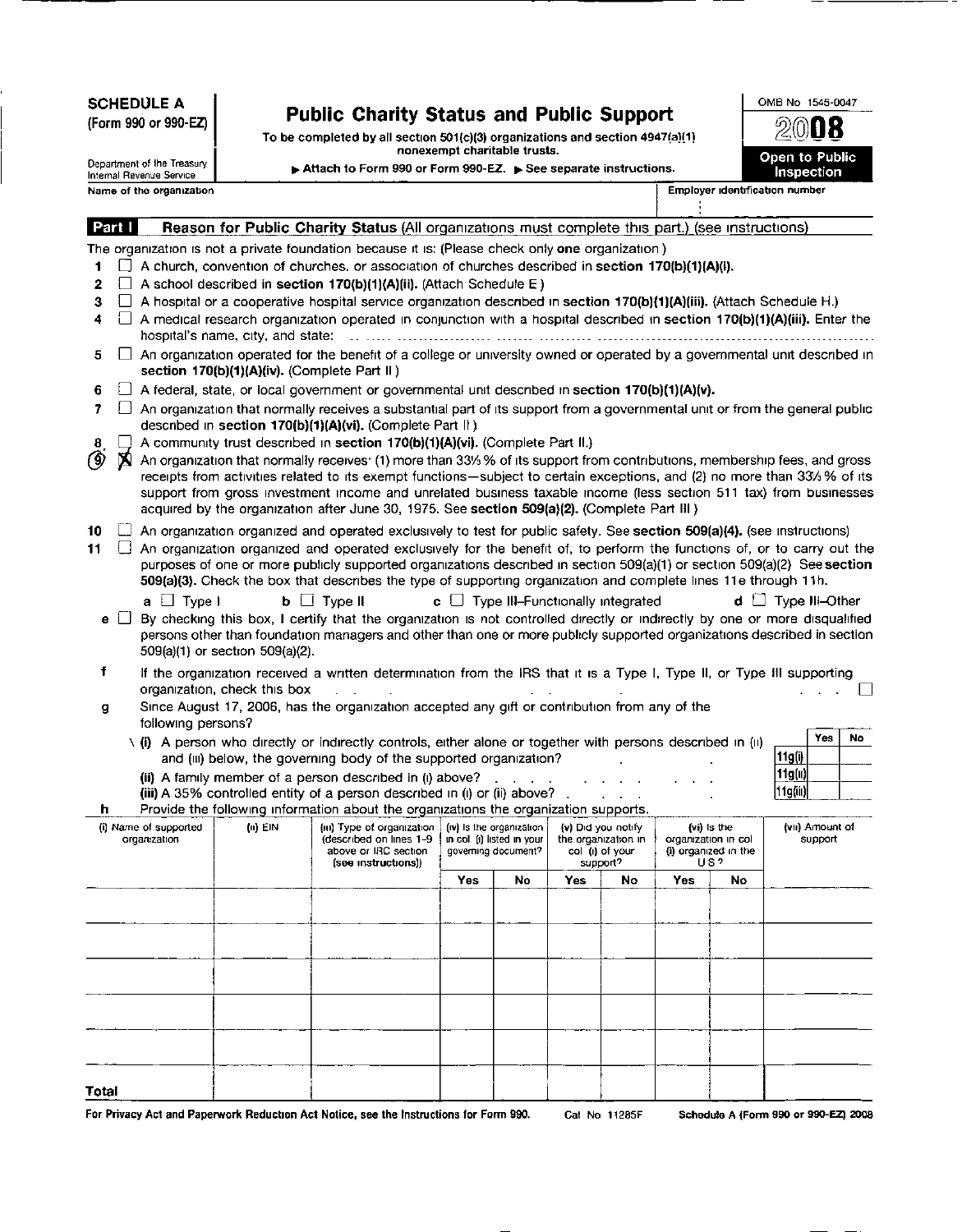| Schedule A (Form 990 or 990-EZ) 2008                                                                                                                                                                                                                                                                                                                                                                      |                                                                                                                                                                                                                                                                       |                                                        |                                                                                                                                                                                                          |                                                                                                                                                                                                                                                                            |                                                                                  | Page 2                                                                                                                                                                                                                                                                                                                                                                                                                                                                                                                                                                                                                                                                                                                                                                                                                                                                                                                                                                                                                                                                                                                  |
|-----------------------------------------------------------------------------------------------------------------------------------------------------------------------------------------------------------------------------------------------------------------------------------------------------------------------------------------------------------------------------------------------------------|-----------------------------------------------------------------------------------------------------------------------------------------------------------------------------------------------------------------------------------------------------------------------|--------------------------------------------------------|----------------------------------------------------------------------------------------------------------------------------------------------------------------------------------------------------------|----------------------------------------------------------------------------------------------------------------------------------------------------------------------------------------------------------------------------------------------------------------------------|----------------------------------------------------------------------------------|-------------------------------------------------------------------------------------------------------------------------------------------------------------------------------------------------------------------------------------------------------------------------------------------------------------------------------------------------------------------------------------------------------------------------------------------------------------------------------------------------------------------------------------------------------------------------------------------------------------------------------------------------------------------------------------------------------------------------------------------------------------------------------------------------------------------------------------------------------------------------------------------------------------------------------------------------------------------------------------------------------------------------------------------------------------------------------------------------------------------------|
|                                                                                                                                                                                                                                                                                                                                                                                                           |                                                                                                                                                                                                                                                                       |                                                        |                                                                                                                                                                                                          |                                                                                                                                                                                                                                                                            |                                                                                  |                                                                                                                                                                                                                                                                                                                                                                                                                                                                                                                                                                                                                                                                                                                                                                                                                                                                                                                                                                                                                                                                                                                         |
|                                                                                                                                                                                                                                                                                                                                                                                                           |                                                                                                                                                                                                                                                                       |                                                        |                                                                                                                                                                                                          |                                                                                                                                                                                                                                                                            |                                                                                  |                                                                                                                                                                                                                                                                                                                                                                                                                                                                                                                                                                                                                                                                                                                                                                                                                                                                                                                                                                                                                                                                                                                         |
|                                                                                                                                                                                                                                                                                                                                                                                                           | (a) $2004$                                                                                                                                                                                                                                                            | (b) 2005                                               | $(c)$ 2006                                                                                                                                                                                               | (d) 2007                                                                                                                                                                                                                                                                   | (e) 2008                                                                         | (f) Total                                                                                                                                                                                                                                                                                                                                                                                                                                                                                                                                                                                                                                                                                                                                                                                                                                                                                                                                                                                                                                                                                                               |
| Gifts, grants, contributions, and<br>membership fees received (Do not<br>include any "unusual grants")                                                                                                                                                                                                                                                                                                    |                                                                                                                                                                                                                                                                       |                                                        |                                                                                                                                                                                                          |                                                                                                                                                                                                                                                                            |                                                                                  |                                                                                                                                                                                                                                                                                                                                                                                                                                                                                                                                                                                                                                                                                                                                                                                                                                                                                                                                                                                                                                                                                                                         |
| Tax revenues levied for the organization's<br>benefit and either paid to or expended on<br>its behalf                                                                                                                                                                                                                                                                                                     |                                                                                                                                                                                                                                                                       |                                                        |                                                                                                                                                                                                          |                                                                                                                                                                                                                                                                            |                                                                                  |                                                                                                                                                                                                                                                                                                                                                                                                                                                                                                                                                                                                                                                                                                                                                                                                                                                                                                                                                                                                                                                                                                                         |
| The value of services or facilities<br>furnished by a governmental unit to the<br>organization without charge                                                                                                                                                                                                                                                                                             |                                                                                                                                                                                                                                                                       |                                                        |                                                                                                                                                                                                          |                                                                                                                                                                                                                                                                            |                                                                                  |                                                                                                                                                                                                                                                                                                                                                                                                                                                                                                                                                                                                                                                                                                                                                                                                                                                                                                                                                                                                                                                                                                                         |
| Total, Add lines 1-3                                                                                                                                                                                                                                                                                                                                                                                      |                                                                                                                                                                                                                                                                       |                                                        |                                                                                                                                                                                                          |                                                                                                                                                                                                                                                                            |                                                                                  |                                                                                                                                                                                                                                                                                                                                                                                                                                                                                                                                                                                                                                                                                                                                                                                                                                                                                                                                                                                                                                                                                                                         |
| The portion of total contributions by each<br>person (other than a governmental unit or<br>publicly supported organization) included<br>on line 1 that exceeds 2% of the amount<br>shown on line 11, column (f)                                                                                                                                                                                           |                                                                                                                                                                                                                                                                       |                                                        |                                                                                                                                                                                                          |                                                                                                                                                                                                                                                                            |                                                                                  |                                                                                                                                                                                                                                                                                                                                                                                                                                                                                                                                                                                                                                                                                                                                                                                                                                                                                                                                                                                                                                                                                                                         |
|                                                                                                                                                                                                                                                                                                                                                                                                           |                                                                                                                                                                                                                                                                       |                                                        |                                                                                                                                                                                                          |                                                                                                                                                                                                                                                                            |                                                                                  |                                                                                                                                                                                                                                                                                                                                                                                                                                                                                                                                                                                                                                                                                                                                                                                                                                                                                                                                                                                                                                                                                                                         |
|                                                                                                                                                                                                                                                                                                                                                                                                           |                                                                                                                                                                                                                                                                       |                                                        |                                                                                                                                                                                                          |                                                                                                                                                                                                                                                                            |                                                                                  | (f) Total                                                                                                                                                                                                                                                                                                                                                                                                                                                                                                                                                                                                                                                                                                                                                                                                                                                                                                                                                                                                                                                                                                               |
|                                                                                                                                                                                                                                                                                                                                                                                                           |                                                                                                                                                                                                                                                                       |                                                        |                                                                                                                                                                                                          |                                                                                                                                                                                                                                                                            |                                                                                  |                                                                                                                                                                                                                                                                                                                                                                                                                                                                                                                                                                                                                                                                                                                                                                                                                                                                                                                                                                                                                                                                                                                         |
| Gross income from interest, dividends,<br>payments received on securities loans,<br>rents, royalties and income from similar<br>sources                                                                                                                                                                                                                                                                   |                                                                                                                                                                                                                                                                       |                                                        |                                                                                                                                                                                                          |                                                                                                                                                                                                                                                                            |                                                                                  |                                                                                                                                                                                                                                                                                                                                                                                                                                                                                                                                                                                                                                                                                                                                                                                                                                                                                                                                                                                                                                                                                                                         |
| Net income from unrelated business<br>activities, whether or not the business is<br>regularly carried on                                                                                                                                                                                                                                                                                                  |                                                                                                                                                                                                                                                                       |                                                        |                                                                                                                                                                                                          |                                                                                                                                                                                                                                                                            |                                                                                  |                                                                                                                                                                                                                                                                                                                                                                                                                                                                                                                                                                                                                                                                                                                                                                                                                                                                                                                                                                                                                                                                                                                         |
| Other income Do not include gain or<br>loss from the sale of capital assets<br>(Explain in Part IV)                                                                                                                                                                                                                                                                                                       |                                                                                                                                                                                                                                                                       |                                                        |                                                                                                                                                                                                          |                                                                                                                                                                                                                                                                            |                                                                                  |                                                                                                                                                                                                                                                                                                                                                                                                                                                                                                                                                                                                                                                                                                                                                                                                                                                                                                                                                                                                                                                                                                                         |
| Total support. Add lines 7 through 10                                                                                                                                                                                                                                                                                                                                                                     |                                                                                                                                                                                                                                                                       |                                                        |                                                                                                                                                                                                          |                                                                                                                                                                                                                                                                            |                                                                                  |                                                                                                                                                                                                                                                                                                                                                                                                                                                                                                                                                                                                                                                                                                                                                                                                                                                                                                                                                                                                                                                                                                                         |
|                                                                                                                                                                                                                                                                                                                                                                                                           |                                                                                                                                                                                                                                                                       |                                                        |                                                                                                                                                                                                          |                                                                                                                                                                                                                                                                            |                                                                                  |                                                                                                                                                                                                                                                                                                                                                                                                                                                                                                                                                                                                                                                                                                                                                                                                                                                                                                                                                                                                                                                                                                                         |
|                                                                                                                                                                                                                                                                                                                                                                                                           |                                                                                                                                                                                                                                                                       |                                                        |                                                                                                                                                                                                          |                                                                                                                                                                                                                                                                            |                                                                                  |                                                                                                                                                                                                                                                                                                                                                                                                                                                                                                                                                                                                                                                                                                                                                                                                                                                                                                                                                                                                                                                                                                                         |
|                                                                                                                                                                                                                                                                                                                                                                                                           |                                                                                                                                                                                                                                                                       |                                                        |                                                                                                                                                                                                          |                                                                                                                                                                                                                                                                            |                                                                                  |                                                                                                                                                                                                                                                                                                                                                                                                                                                                                                                                                                                                                                                                                                                                                                                                                                                                                                                                                                                                                                                                                                                         |
|                                                                                                                                                                                                                                                                                                                                                                                                           |                                                                                                                                                                                                                                                                       |                                                        |                                                                                                                                                                                                          |                                                                                                                                                                                                                                                                            |                                                                                  | %                                                                                                                                                                                                                                                                                                                                                                                                                                                                                                                                                                                                                                                                                                                                                                                                                                                                                                                                                                                                                                                                                                                       |
|                                                                                                                                                                                                                                                                                                                                                                                                           |                                                                                                                                                                                                                                                                       |                                                        |                                                                                                                                                                                                          |                                                                                                                                                                                                                                                                            |                                                                                  | %                                                                                                                                                                                                                                                                                                                                                                                                                                                                                                                                                                                                                                                                                                                                                                                                                                                                                                                                                                                                                                                                                                                       |
|                                                                                                                                                                                                                                                                                                                                                                                                           |                                                                                                                                                                                                                                                                       |                                                        |                                                                                                                                                                                                          |                                                                                                                                                                                                                                                                            |                                                                                  |                                                                                                                                                                                                                                                                                                                                                                                                                                                                                                                                                                                                                                                                                                                                                                                                                                                                                                                                                                                                                                                                                                                         |
|                                                                                                                                                                                                                                                                                                                                                                                                           |                                                                                                                                                                                                                                                                       |                                                        |                                                                                                                                                                                                          |                                                                                                                                                                                                                                                                            |                                                                                  | $\Box$                                                                                                                                                                                                                                                                                                                                                                                                                                                                                                                                                                                                                                                                                                                                                                                                                                                                                                                                                                                                                                                                                                                  |
|                                                                                                                                                                                                                                                                                                                                                                                                           |                                                                                                                                                                                                                                                                       |                                                        |                                                                                                                                                                                                          |                                                                                                                                                                                                                                                                            |                                                                                  |                                                                                                                                                                                                                                                                                                                                                                                                                                                                                                                                                                                                                                                                                                                                                                                                                                                                                                                                                                                                                                                                                                                         |
| 17a 10%-facts-and-circumstances test-2008. If the organization did not check a box on line 13, 16a, or 16b, and line 14 is 10% or<br>more, and if the organization meets the "facts-and-circumstances" test, check this box and stop here. Explain in Part IV how the<br>$\Box$<br>organization meets the "facts-and-circumstances" test. The organization qualifies as a publicly supported organization |                                                                                                                                                                                                                                                                       |                                                        |                                                                                                                                                                                                          |                                                                                                                                                                                                                                                                            |                                                                                  |                                                                                                                                                                                                                                                                                                                                                                                                                                                                                                                                                                                                                                                                                                                                                                                                                                                                                                                                                                                                                                                                                                                         |
|                                                                                                                                                                                                                                                                                                                                                                                                           |                                                                                                                                                                                                                                                                       |                                                        |                                                                                                                                                                                                          |                                                                                                                                                                                                                                                                            |                                                                                  |                                                                                                                                                                                                                                                                                                                                                                                                                                                                                                                                                                                                                                                                                                                                                                                                                                                                                                                                                                                                                                                                                                                         |
|                                                                                                                                                                                                                                                                                                                                                                                                           | Part II<br>Section A. Public Support<br>Calendar year (or fiscal year beginning in) ►<br>Public support. Subtract line 5 from line 4<br>Section B. Total Support<br>Calendar year (or fiscal year beginning in) $\blacktriangleright$<br>Amounts from line 4<br>16а — | (a) 2004<br>organization, check this box and stop here | (b) 2005<br>Gross receipts from related activities, etc (see instructions)<br>Section C. Computation of Public Support Percentage<br>Public support percentage from 2007 Schedule A, Part IV-A, line 26f | (c) 2006<br>Public support percentage for 2008 (line 6, column (f) divided by line 11, column (f))<br>and stop here. The organization qualifies as a publicly supported organization<br>box and stop here. The organization qualifies as a publicly supported organization | (Complete only if you checked the box on line 5, 7, or 8 of Part I.)<br>(d) 2007 | Support Schedule for Organizations Described in Sections 170(b)(1)(A)(iv) and 170(b)(1)(A)(vi)<br>$(e)$ 2008<br>12<br>First five years. If the Form 990 is for the organization's first, second, third, fourth, or fifth tax year as a section 501(c)(3)<br>14<br>15<br>33% % support test-2008. If the organization did not check the box on line 13, and line 14 is 33% % or more, check this box<br><b>b</b> 33% % support test-2007. If the organization did not check a box on line 13 or 16a, and line 15 is 33% % or more, check this<br>10%-facts-and-circumstances test-2007. If the organization did not check a box on line 13, 16a, 16b, or 17a, and line 15 is 10% or<br>more, and if the organization meets the "facts-and-circumstances" test, check this box and stop here Explain in Part IV how the<br>organization meets the "facts-and-circumstances" test. The organization qualifies as a publicly supported organization<br><b>Private foundation.</b> If the organization did not check a box on line 13, 16a, 16b, 17a, or 17b, check this box and see instructions $\blacktriangleright \Box$ |

 $\bar{\chi}$ 

 $\cdot$ 

Schedule A (Form 990 or 990-EZ) 2008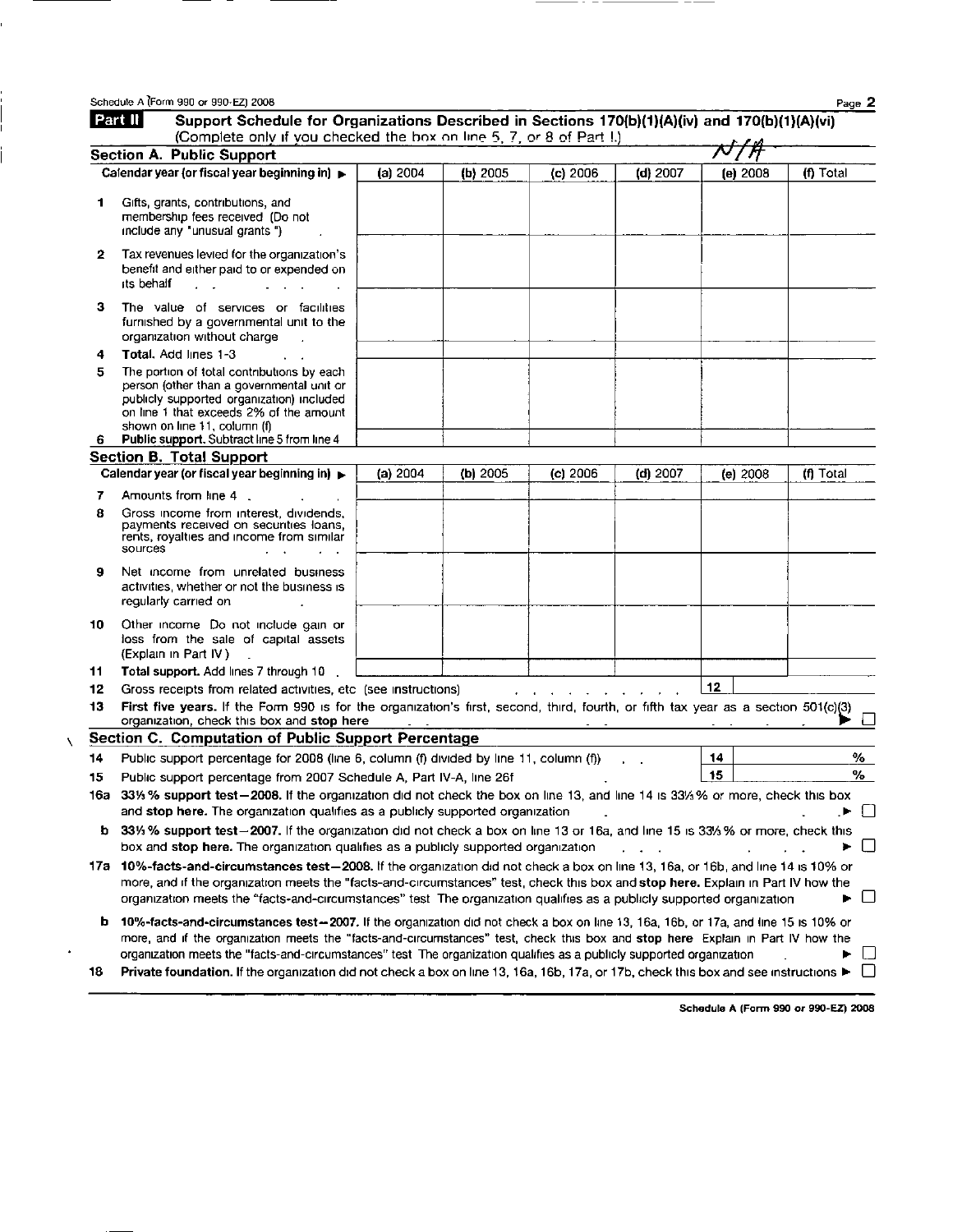|     | Schedule A (Form 990 or 990-EZ) 2008                                                                                                                                                                                                                                            |          |          |                                   |            |                           |                    | Page 3      |
|-----|---------------------------------------------------------------------------------------------------------------------------------------------------------------------------------------------------------------------------------------------------------------------------------|----------|----------|-----------------------------------|------------|---------------------------|--------------------|-------------|
|     | Part III<br>Support Schedule for Organizations Described in Section 509(a)(2)<br>(Complete only if you checked the box on line 9 of Part I)                                                                                                                                     |          |          |                                   |            | $\mathcal{N}/\mathcal{A}$ |                    |             |
|     | Section A. Public Support                                                                                                                                                                                                                                                       |          |          |                                   |            |                           |                    |             |
|     | Calendar year (or fiscal year beginning in)                                                                                                                                                                                                                                     | (a) 2004 | (b) 2005 | (c) 2006                          | $(d)$ 2007 |                           | (e) 2008           | (f) Total   |
| 1   | Cifts,<br>grants,<br>contributions,<br>and<br>membership fees received. (Do not include<br>any "unusual grants.").                                                                                                                                                              |          |          |                                   |            |                           |                    |             |
| 2   | Gross receipts from admissions, merchandise<br>sold or services performed, or facilities<br>furnished in any activity that is related to the<br>organization's tax-exempt purpose                                                                                               |          |          |                                   |            |                           |                    |             |
| з   | Gross receipts from activities that are not an<br>unrelated trade or business under section 513                                                                                                                                                                                 |          |          |                                   |            |                           |                    |             |
| 4   | Tax revenues levied for the organization's<br>benefit and either paid to or expended on<br>its behalf<br>$\mathbf{r} = \mathbf{r}$                                                                                                                                              |          |          |                                   |            |                           |                    |             |
| 5   | The value of services or facilities<br>furnished by a governmental unit to the<br>organization without charge                                                                                                                                                                   |          |          |                                   |            |                           |                    |             |
| 6   | Total. Add lines 1-5                                                                                                                                                                                                                                                            |          |          |                                   |            |                           |                    |             |
|     | 7a Amounts included on lines 1, 2, and 3<br>$\sim 10^8$<br>received from disqualified persons                                                                                                                                                                                   |          |          |                                   |            |                           |                    |             |
| b   | Amounts included on lines 2 and 3<br>received from other than disqualified<br>persons that exceed the greater of 1% of<br>the total of lines 9, 10c, 11, and 12 for the<br>year or \$5,000<br><b>Contract</b>                                                                   |          |          |                                   |            |                           |                    |             |
| c   | Add lines 7a and 7b                                                                                                                                                                                                                                                             |          |          |                                   |            |                           |                    |             |
| 8   | Public support (Subtract line 7c from<br>line 6)                                                                                                                                                                                                                                |          |          |                                   |            |                           |                    |             |
|     | Section B. Total Support                                                                                                                                                                                                                                                        |          |          |                                   |            |                           |                    |             |
|     | Calendar year (or fiscal year beginning in) ▶                                                                                                                                                                                                                                   | (a) 2004 | (b) 2005 | $(c)$ 2006                        | $(d)$ 2007 |                           | (e) 2008           | (f) Total   |
| 9   | Amounts from line 6<br>10a Gross income from interest, dividends,<br>payments received on securities loans,<br>rents, royalties and income from similar<br>sources                                                                                                              |          |          |                                   |            |                           |                    |             |
|     | <b>b</b> Unrelated business taxable income (less<br>section 511 taxes) from businesses<br>acquired after June 30, 1975                                                                                                                                                          |          |          |                                   |            |                           |                    |             |
| 11. | c Add lines 10a and 10b<br>Net income from unrelated business<br>activities not included in line 10b,<br>whether or not the business is regularly<br>carried on                                                                                                                 |          |          |                                   |            |                           |                    |             |
| 12  | Other income Do not include gain or<br>loss from the sale of capital assets<br>(Explain in Part IV)                                                                                                                                                                             |          |          |                                   |            |                           |                    |             |
| 13  | Total support. (Add lines 9, 10c, 11,<br>and 12)                                                                                                                                                                                                                                |          |          |                                   |            |                           |                    |             |
| 14  | First five years. If the Form 990 is for the organization's first, second, third, fourth, or fifth tax year as a section 501(c)(3)<br>organization, check this box and stop here                                                                                                |          |          | and a series of the series of the | $\sim$     |                           | <b>All Angeles</b> | $\Box$<br>► |
|     | Section C. Computation of Public Support Percentage                                                                                                                                                                                                                             |          |          |                                   |            |                           |                    |             |
| 15  | Public support percentage for 2008 (line 8, column (f) divided by line 13, column (f)).                                                                                                                                                                                         |          |          |                                   |            | 15                        |                    | %.          |
| 16  | Public support percentage from 2007 Schedule A, Part IV-A, line 27g                                                                                                                                                                                                             |          |          |                                   |            | 16                        |                    | %           |
|     | Section D. Computation of Investment Income Percentage                                                                                                                                                                                                                          |          |          |                                   |            |                           |                    |             |
| 17  | Investment income percentage for 2008 (line 10c, column (f) divided by line 13, column (f)).                                                                                                                                                                                    |          |          |                                   |            | 17                        |                    | %.          |
| 18  | Investment income percentage from 2007 Schedule A, Part IV-A, line 27h                                                                                                                                                                                                          |          |          |                                   |            | 18                        |                    | %           |
|     | 19a 33% % support tests - 2008. If the organization did not check the box on line 14, and line 15 is more than 33% %, and line                                                                                                                                                  |          |          |                                   |            |                           |                    |             |
| ь   | 17 is not more than 33% %, check this box and stop here. The organization qualifies as a publicly supported organization $\blacktriangleright$<br>33% % support tests-2007. If the organization did not check a box on line 14 or line 19a, and line 16 is more than 33% %, and |          |          |                                   |            |                           |                    | ப           |
|     | line 18 is not more than 331/3 %, check this box and stop here. The organization qualifies as a publicly supported organization >                                                                                                                                               |          |          |                                   |            |                           |                    | $\Box$      |
| 20  | Private foundation. If the organization did not check a box on line 14, 19a, or 19b, check this box and see instructions >                                                                                                                                                      |          |          |                                   |            |                           |                    |             |

í.

ţ.

 $\bar{\ell}$